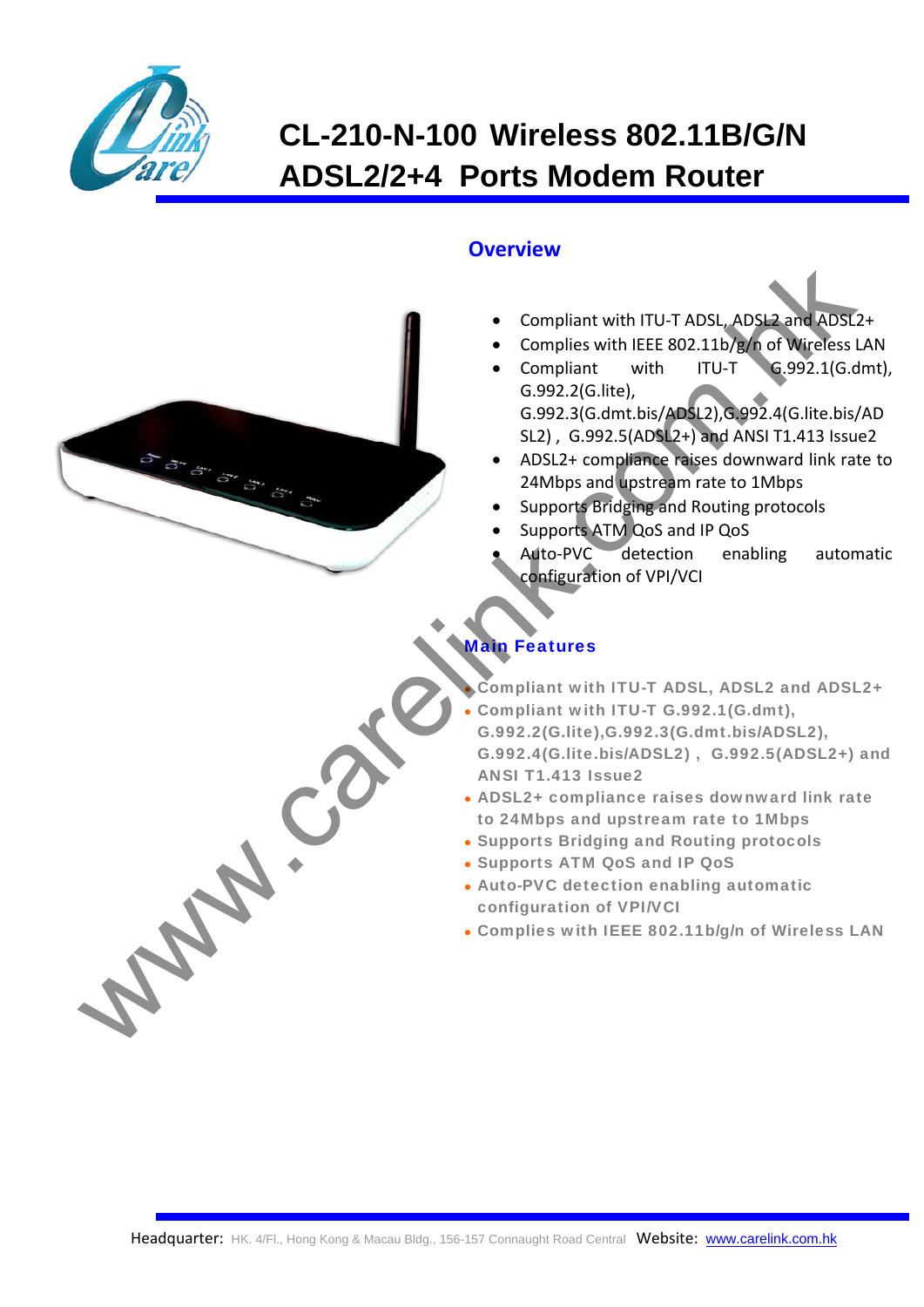

# **CL-210-N-100 Wireless 802.11B/G/N ADSL2/2+4 Ports Modem Router**

## **Specification**

### Chipset – Realtek RTL8676

**Standard** 

IEEE802.11 b/g/n

ATM

ATM cells over ADSL/AAL5

Supports up to 8 Virtual Channel Connections

Supports UBR, CBR, rt-VBR and nrt-VBR traffic classes and shaping

Supports RFC2684, RFC1483, RFC2225, RFC1577 and RF2364 payload encapsulations

Supports Dying Gasp(option)

## **Management**

Telnet with CLI(Command line interface) and Web-based GUI for user configuration and management epistration<br>
Supports RTL8676<br>
Supports RTL8676<br>
Supports RTL8676<br>
Supports RTL8676<br>
Supports RTL8676<br>
Supports RTL488 approximately<br>
M<br>
Metals over ADSL/AAL5<br>
Process and shaping<br>
Process and shaping<br>
Depends are approxim

Supports SNMP and TR-069(option)

ACL(Access Control List) configuration

UPnP

SNTP client for Time Zone update

Firmware upgrade via HTTP

Configuration backup and restore

ARP table provides a list of learned MAC addresses

#### Bridging

RFC2684/1483 bridged PDU encapsulation

Supports up to 128 MACs learning address

Supports IEEE 802.1d spanning tree

Supports RFC 1483 MER

Supports 802.1p/Q

Routing

RFC 2684/1483 routed PDU encapsulation

PPPoE, PPP over ATM and IP over ATM

Static route , RIP v1 and RIP v2

DHCP(Dynamic Host Configuration Protocol) server and client

**Secondary IP address** 

IGMPv1/v2 and IGMP proxy

IP QoS

DNS and DDNS

Storage Humidity

10% ~ 90% (Non-condensing)

Security/Firewall

IP/Port filtering

MAC filtering

Port forwarding

URL Blocking

Domain Blocking

DMZ Host

Antenna